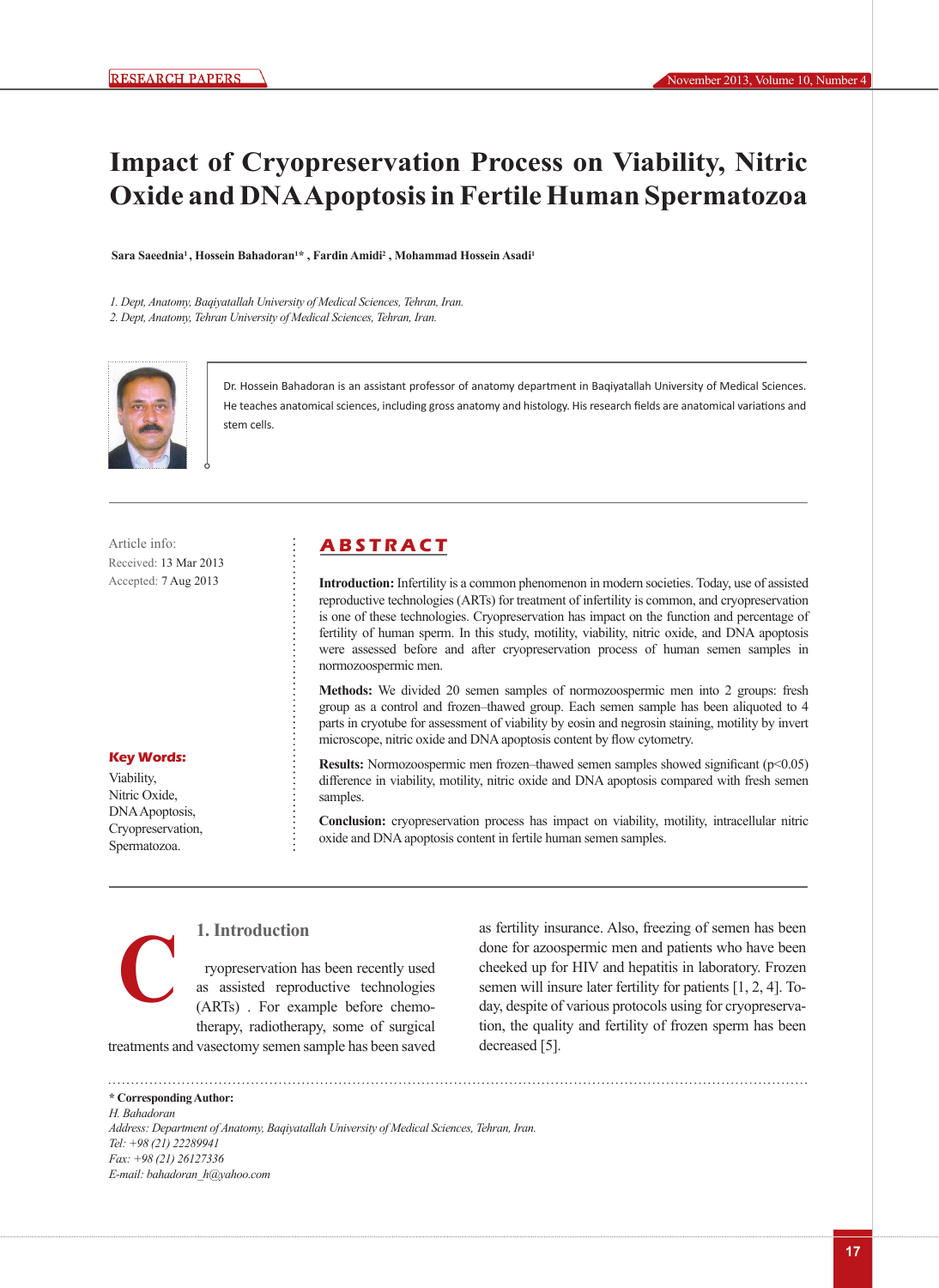In cryopreservation, semen is encountered to cold shock and atmospheric oxygen. Samples keep in - 196°C in liquid nitrogen. This temperature is enough for stopping the biological function of cell. Both of Freezing and thawing create over modification in water content of cell.

On the other hands, sperm looses more cytoplasm at the end of differentiation, that possess antioxidants for counteract with reactive oxygen species (ROS) and lipid peroxidation (LPO) . For this reason, spermatozoon is susceptible to LPO as a result of cryopreservation and produces mechanical stress to cell membrane [3]. LPOs generated in enzymatic reaction of cell and human spermatozoa are able to make this [6]. Because of high affinity of ROS to react by other molecules, ROS lead to structural and functional modification of cells [3]. ROS production is a normal physiological process but changes in balance between ROS production and seminal antioxidants scavenger, lead to cell damage and male infertility. ROS may play a beneficial role in normal physiological function [1] such as maturation, capacitation and acrosome reaction [3]. Reactive oxygen species (ROS) that are generated by sperm metabolism, above physiological defense have bad effect on plasma membrane of sperm, DNA integrity, physiological function and sperm quality. Frozen sperm creates many modifications in sperm parameters. Studies show that after cryopreservation, 25-75 percentage of sperms lose their motility and decrease their viability because of generation of intracellular ice crystal and osmotic stress [7]. Over production of ROS, cryopreservation declined ATP concentration by suppression of oxidative phosphorelation or glycolsis and lead to decrease of sperm motility. Freezing of sperm significantly increased ROS production. Generation of ROS such as superoxide onion and hydrogen peroxide led to generation of cytochrome C from mitochondria and production of Apaf complex in cytoplasm and Caspase activity was happened. Caspase activate endonoclases and lead to DNA fragmentation and apoptosis [8, 9]. Nitric oxide (NO) , a highly reactive gas with a short half-life, is synthesized from the enzymatic conversion of L-arginine to Lcitrulline by NADPH-dependent NO synthases (NOSs) . The NO-generating system has been demonstrated in the human reproductive tract, where NO plays a role in a variety of reproductive functions. In vitro studies, it has been shown that low concentrations of NO enhance the motility of mouse, hamster, and human spermatozoa, the acrosome reaction (AR) of mouse and bull spermatozoa, and the zona pellucida-binding ability of human spermatozoa.

On the other hand, higher NO concentrations seem to exert opposite effects on the motility, viability, and metabolism of human spermatozoa in vitro [10].

In this study, viability, motility, intracellular nitric oxide, and DNA apoptosis in normozoospermic men before and after cryopreservation were assessed.

## **2. Materials and Methods**

#### **Sampling Collection and Preparation**

Semen samples from fertile men (>25% rapid motility or >50% progression in a semen sample, and fresh sperm concentration  $>20\times106$ /ml) were obtained by masturbation and collected into sterile containers, following 3–5 days' abstinence from sexual activity. After liquefaction at 37 °C with 5% CO2 in air, the semen samples were examined for sperm concentration according to the World Health Organization (WHO) guidelines [11].

The approval of the Research Ethical Committee of Baqiyatallah University of Medical Sciences was obtained prior to the study, and all subjects were informed about this study.

We divided 20 semen samples of normozoospermic men into 2 groups: fresh group as a control and frozen– thawed group. Each semen sample has been aliquoted to 4 parts in cryotube for assessment of viability, motility, DNA apoptosis and nitric oxide, and equal volume of sperm freezing solution (Vitrolife, Sweden) were added to each cryotube.

#### **Cryopreservation of Semen Samples**

After addition of equal volume of sperm freezing solution (Vitrolife, Sweden) to each cryotube, they were inserted on the liquid nitrogen vapor at  $180^{\circ}$ C (15 – 30 centimeter up the liquid nitrogen) for  $20 - 30$  minute and transferred to liquid nitrogen at  $196 °C$  and stored for two weeks.

#### **Thawing Process**

After two weeks, cryotubes containing semen samples were thawed at room temperature for 5 min, and incubated at 37 °C for 20 min. The freezing medium was removed by centrifugation (1000 rpm for 5 min) .

#### **Assessment of Viability**

 The eosin–nigrosin dye exclusion staining was used to assess the sperm viability. The smears were assessed by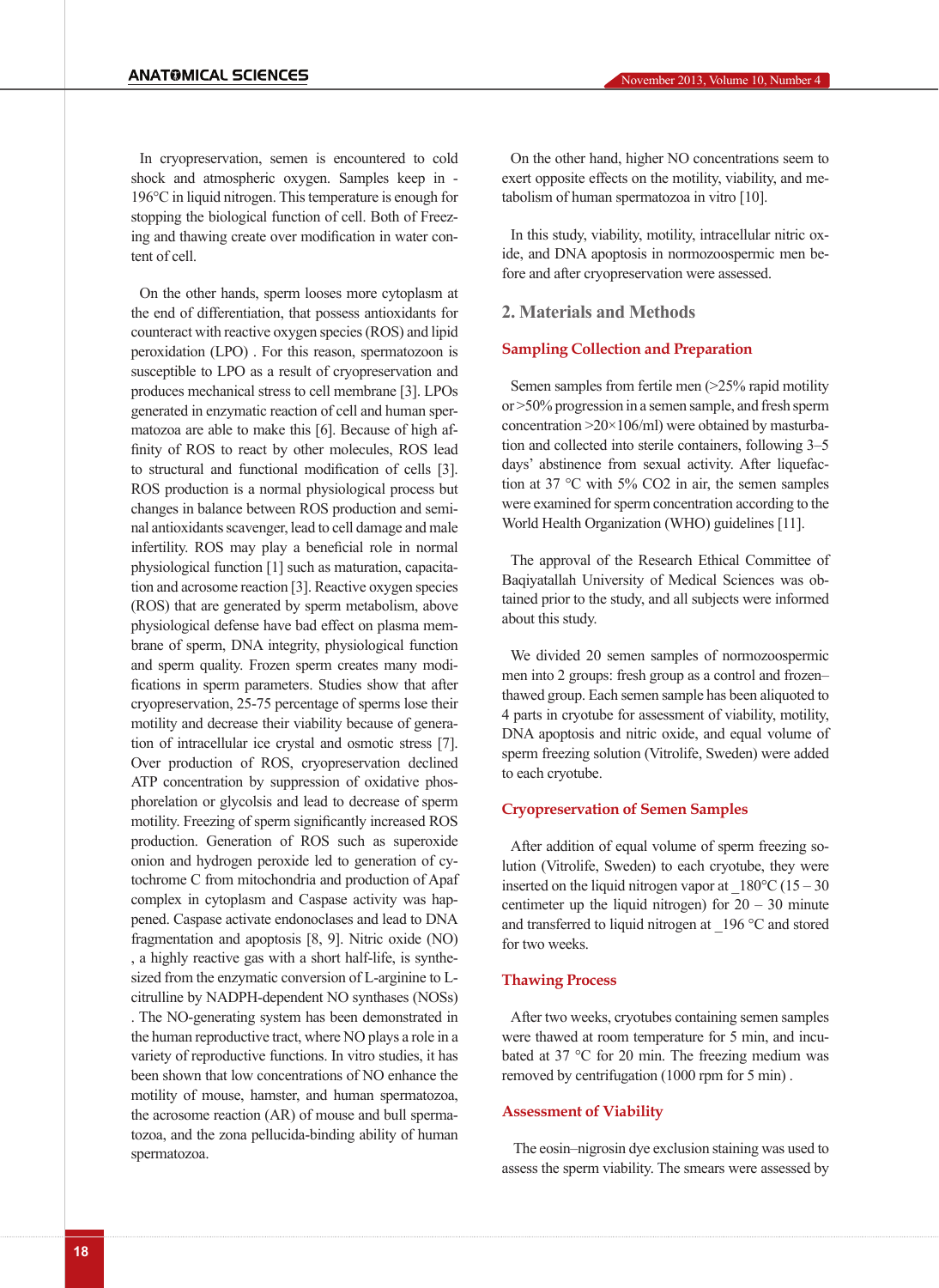**Table 1.** Motility percentage of spermatozoa in normozoospermic men.

|                     | <b>Group</b>    | <b>Motility</b><br><b>Total Motility% Immotility%</b> |     |
|---------------------|-----------------|-------------------------------------------------------|-----|
| Normozoospermic Men | Fresh           | 100%                                                  | 0%  |
|                     | Frozen - thawed | 88%                                                   | 12% |

**ANATOMICAL SCIENCES** 

oil immersion light microscopy at  $\times$ 1000 magnification (Fig1) . Live spermatozoa were appeared white where as dead spermatozoa with disrupted membranes appeared red. Vitality was quantified by counting a minimum of 200 spermatozoa on each slide and the proportion of live spermatozoa was expressed as a percentage.

#### **Assessment of Motility**

For assessment of motility, 10 µl of each seamen sample was put on glass lam and covered with lamella. Assessment was done with invert microscope by 40X magnification in multiple views according to the fifth edition (2010) of World Health Organization (WHO) guidelines [11].

#### **Measurement of Nitric Oxide in Spermatozoa**

Briefly for NO measurements, each sample was loaded with DAF-2/DA and incubated in the dark

 (120 min, 37 °C) before analyzing by fluorescenceactivated cell sorter (FACS) . Excitation wavelength 488 nm and emission wavelength 530 nm was used. The mean fluorescence intensity of the analyzed sperm cells was determined after gating the cell population by forward and side scatter light signals.

The final gated populations are usually consisted of 8000–12000 sperm cells. Fluorescence in these cells was recorded on a frequency histogram by logarithmic amplifiers. Acquired dot plot representing total events

and final gated population of spermatozoa, and histogram of unstaning spermatozoa have been shown in Fig 4: A and B.

### **Measurement of DNA Apoptosis in Spermatozoa**

We used in situ cell death detection kit, fluorescein (Roche, 11684795910, Germany) for detection and quantification of apoptosis (programmed cell death) at single cell level, based on DNA strand breaks (TUNEL technology) . Acquired dot plot representing total events and final gated population of spermatozoa, and histogram of unstaining spermatozoa have been shown in Fig 6: A and B.

#### **Statistical Analysis**

Data are expressed as the mean  $\pm$  SEM. Data of viability, nitric oxide and DNA apoptosis content was analyzed by independent t-test. Differences were regarded statistically significant if  $p < 0.05$ . Data of motility was analyzed by Chi-Square Test.

#### **3.Results**

#### **Viability in Spermatozoa**

Viability of frozen–thawed group had significant reduction compared with fresh group  $(p<0.01)$  (Fig.2, Table 2) .

**Table 2.** Viability, nitric oxide and DNA apoptosis content in normozoospermic men.

|                      | <b>Motility</b>  |                    |
|----------------------|------------------|--------------------|
|                      | Fresh            | Frozen - thawed    |
| Viability            | $59.54 \pm 4.07$ | $26.50 \pm 2.11$ * |
| Nitric Oxide         | $96 \pm .12$     | $9.41 \pm .83$ *   |
| <b>DNA Apoptosis</b> | $7.37 \pm .48$   | $34.97 \pm 1.27$ * |

Results are expressed as mean ± SEM. P-values <0.05 were considered significant. \*: Significant difference compared with fresh group (p < 0.05) .

**ANATOMICAL SCIENCES**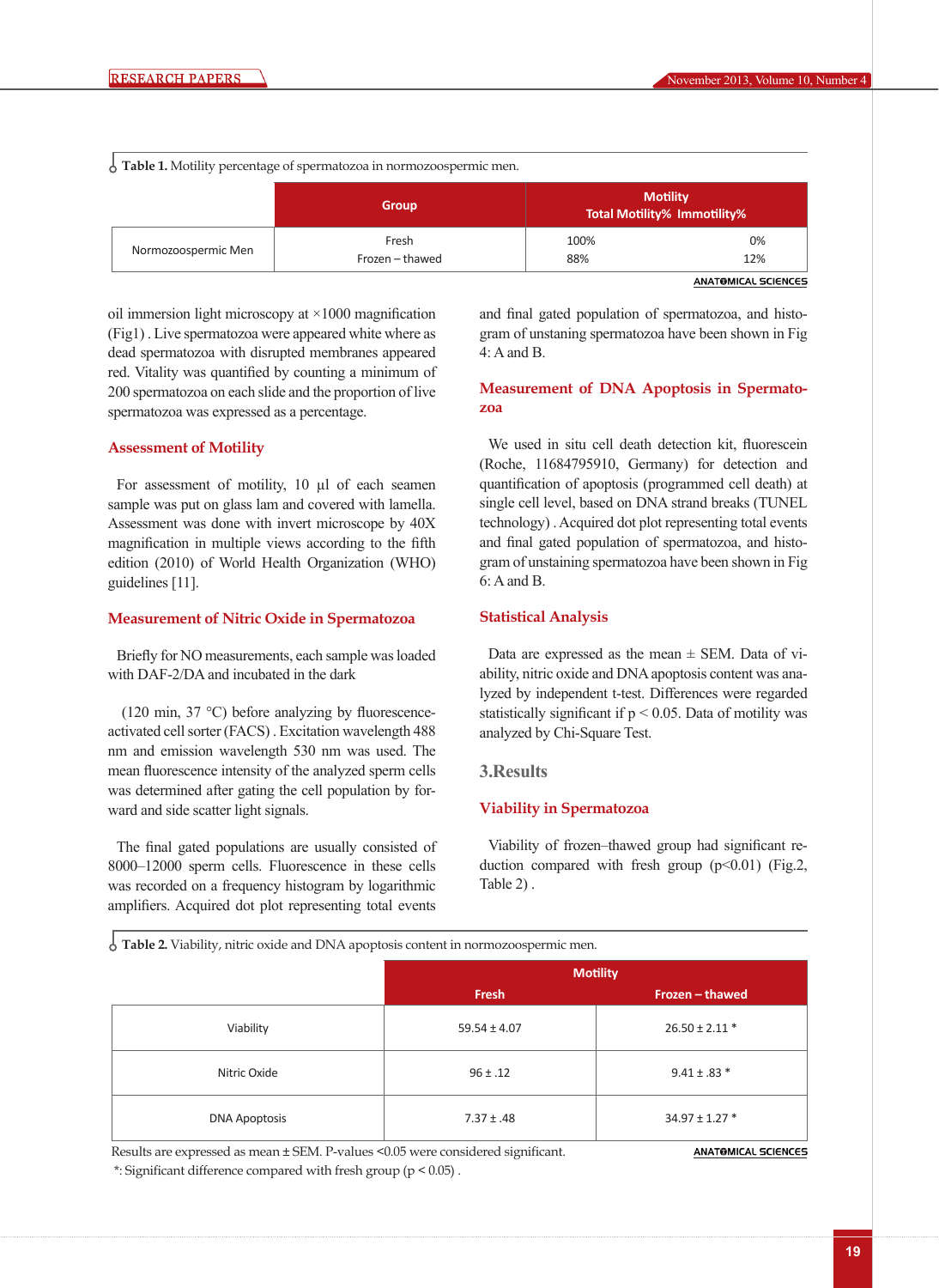## **Motility in Spermatozoa**

Total motility percentage of sperm in fresh group was 100% (consider each group from 100%) compared with frozen–thawed group that was 88% of samples. Immotile percentage of sperm in fresh group was 0% whereas in frozen–thawed group was 12% (Table 1) .

#### **Nitric oxide content in spermatozoa**

Nitric oxide content of frozen–thawed group had significant elevation compared to the fresh group  $(p<0.01)$  (Fig. 3, Table 2) .



**Figure 1.** Human spermatozoa staining with eosin–nigrosin dye which assessed by oil immersion light microscopy at ×1000 magnification. Live spermatozoa Live spermatozoa were appeared white whilst dead spermatozoa with disrupted mem-

branes have taken up the eosin stain and appeared red.



**Figure 3.** Nitric oxide content in normozoospermic men. Pvalues <0.05 were considered significant.\* : Significant difference vs.compared with fresh group (p<0.05) .. Error bars: +/- 1SE.

## **4. Discussion**

The aim of the present study was to determine that cryopreservation of normal human spermatozoa could influence on viability, motility, intracellular nitric oxide and DNA apoptosis compared to fresh semen samples. It was found that cryopreservation process decreased viability and motility and increased nitric oxide and DNA apoptosis in spermatozoa of normozoospermic men.

Mammalian spermatozoa were among the first cells to be successfully cryopreserved. However, both freezing and thawing expose the cells to severe stresses [12]. In



#### **ANATOMICAL SCIENCES**

**Figure 2.** Viability in normozoospermic men. P-values <0.05 were considered significant.\* : Significant difference vs.compared with fresh group (p<0.05) . Error bars: +/- 1SE.



#### **ANATOMICAL SCIENCES**

**Figure 5.** DNA apoptosis in normozoospermic men. P-values <0.05 were considered significant.\* : Significant difference vs.compared with fresh group (p<0.05). Error bars: +/- 1SE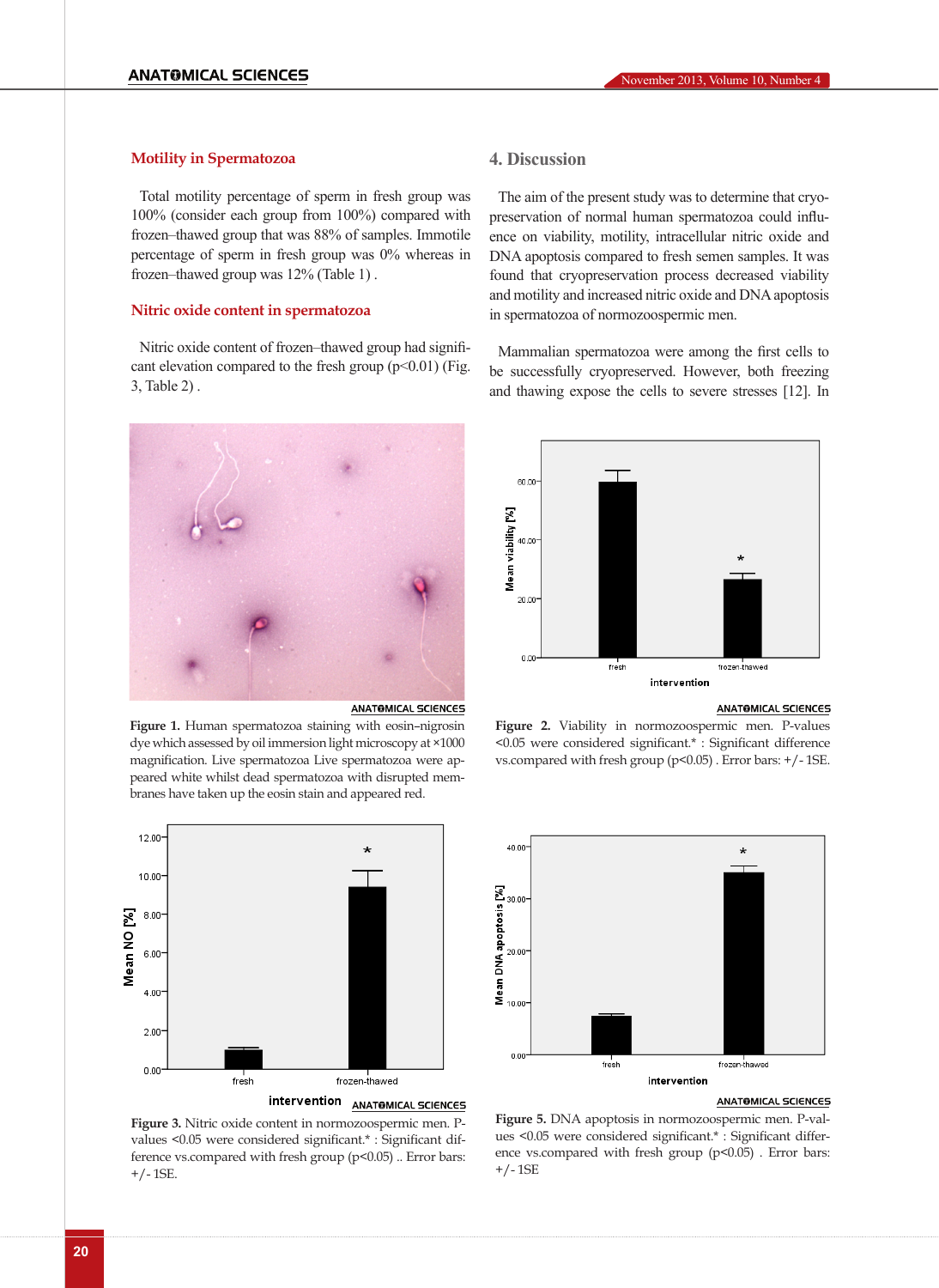

**Figure 4.** (A) Dot plot representing total events acquired and final gated population of spermatozoa. (B) Histogram of unstaining spermatozoa.



Figure 6. (A) Dot plot representing total events acquired and final gated population of spermatozoa. (B) Histogram of unstaining spermatozoa.

cryopreservation, semen has been encountered to cold shock and atmospheric oxygen. Samples were kept in - 196°C in liquid nitrogen. This temperature is enough for stopping the biological function of cell. Both of freezing and thawing create over modification in water content of cell. On the other hand, sperm looses more cytoplasm at the end of differentiation, that possess antioxidants for counteract with reactive oxygen species (ROS) and lipid peroxidation (LPO) . For this reason, spermatozoon is susceptible to LPO as a result of cryopreservation and produces mechanical stress to cell membrane [3]. Freezing induced LPO in cell membrane of sperm and led to over production of free radicals concentration in the samples.

Exposing to high concentration of ROS, modifies sperm motility, viability, DNA integrity, penetration into

cervical mucus, structure of acrosome and activity of acrosome protease [12, 13, 14, 15, 16].

Compared to the raw fresh semen, frozen spermatozoa show a shorter lifespan and a lower fertility. This was due to the great difference between fresh and frozen sperm in the generation rate of O2- and H2O2 or in the intracellular concentration of free calcium ions (Ca2+) [19].

Also after cryopreservation, sperm viability was decreased because of generation of intracellular ice crystal and osmotic stresses [7].

This research show that viability of frozen–thawed group have significant reduction compared with fresh group ( $p < 0.01$ ).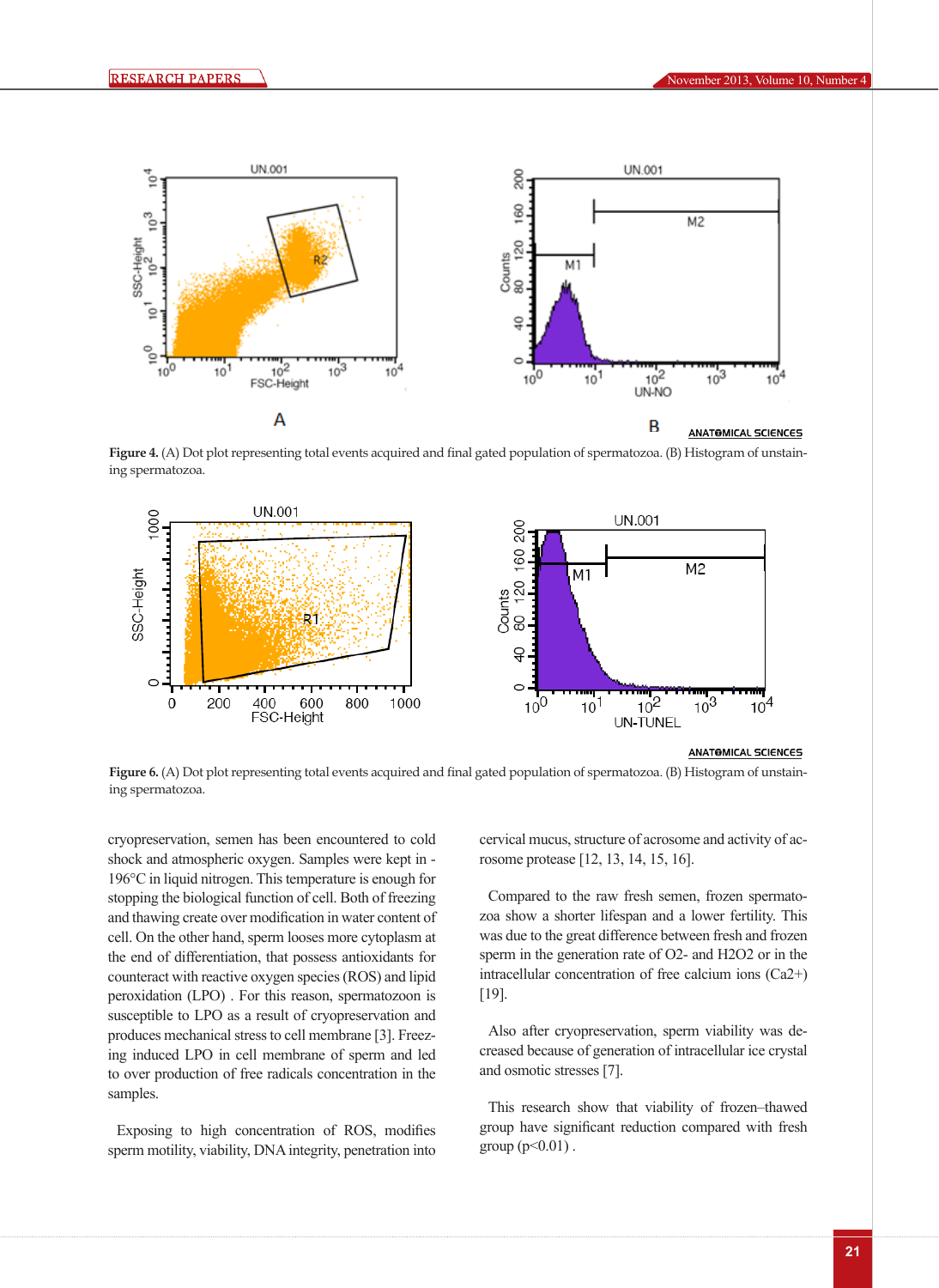Motility is one of the most important features that play a role in fertilizing ability of spermatozoa [18].

Baumber J et al, reported that exposure to high concentration of reactive oxygen species (ROS) can lead to disruption of mitochondrial and plasma membranes that results in chromosomal and DNA fragmentation and a reduction in sperm motility [20].

Studies show that after cryopreservation, 25-75 percentages of sperms lose their motility [7]. In this study, total motility percentage of sperm in fresh group was 100% compared with frozen–thawed group that was 88% of samples. Up to now, two ways for apoptosis have been known: mitochondrial (intrinsic) and cell surface receptor (extrinsic) . Apoptosis with intrinsic origin (mitochondrial) has been induced in response to different situation such as activation of P53 protein, distraction of DNA, chemotherapy and cytoplasmic stress [8].

Cryopreservation of sperm may lead to changes in the permeability, integrity, and symmetry of the plasma membrane and induced apoptosis. This condition is related to the creation of oxidative stress and reactive oxygen spices (ROS) [21].

Generation of ROS such as superoxide onion and hydrogen peroxide lead to generation of cytochrome C from mitochondria and production of Apaf complex in cytoplasm and activating Caspase. Caspase activate endonoclases and lead to DNA fragmentation and apoptosis. In cryopreservation process, DNA fragmentation has been increased [8, 9]. Several previous studies show that during freezing and thawing of sperm in buffalo, human, bull and stallion, DNA integrity was unchanged [21].

But many other researches indicated that generation of excessive oxidative stress (OS) during cryopreservation lead to DNA fragmentation [16]. As a result, due to adverse effects of cryopreservation on sperm chromatin, assessment of the DNA integrity of frozen/ thawed spermatozoa is important [21]. Our results show that DNA apoptosis of frozen–thawed group have significant elevation vs. fresh group  $(p<0.01)$ .

In vitro studies, it was shown that low concentrations of NO enhance the motility, the acrosome reaction (AR) , and the zona pellucida-binding ability in human spermatozoa. On the other hand, higher NO concentrations seem to have adverse effects on the motility, viability, and metabolism of human spermatozoa in vitro [10]. Our results is the same and show that in normozoospermic

men when nitric oxide content in fresh group have significant reduction compared with frozen–thawed group  $(p<0.01)$ , viability and percentage of total motility have significant elevation compared to frozen–thawed group.

On the other hand, when nitric oxide content in frozen–thawed group has significant elevation compared with fresh group, viability and percentage of total motility have significant reduction compared to the fresh group. Results of the present study cleared that cryopreservation process decreased viability and motility and increased nitric oxide and DNA apoptosis in spermatozoa of normozoospermic men.

### **Acknowledgement**

The authors of this study wish to thank Research and Technology Foundation (Iran National Science foundation (INSF) ) for their financial support. The authors are also grateful to all participants, without whom this work would have been impossible.

#### **Conflict of Interest:**

None of the authors declared probable conflicts of interest.

#### **References**

- 1. Crosier, A. E., B. S. Pukazhenthi, et al. Cryopreservation of spermatozoa from wild-born Namibian cheetahs (Acinonyx jubatus) and influence of glycerol on cryosurvival. Cryobiology. 2006; 52 (2) : 169-81.
- 2. O'Connell M, McClure N, Lewis SE. The effects of cryopreservation on sperm morphology, motility and mitochondrial function. Hum Reprod. 2002; 17 (3) : 704-9.
- 3. Bansal AK, Bilaspuri GS. Impacts of Oxidative Stress and Antioxidants on Semen Functions. Vet Med Int. 2010; 7: 686137.
- 4. Baumber J., B. A. Ball, et al. The effect of reactive oxygen species on equine sperm motility, viability, acrosomal integrity, mitochondrial membrane potential, and membrane lipid peroxidation. J Androl. 2000; 21 (6) : 895-902.
- 5. Yildiz, C., C. Fleming, et al. Fresh and frozen-thawed sperm quality, nuclear DNA integrity, in vitro fertility, embryo development, and live-born offspring of N-ethyl-N-nitrosourea (ENU) mice. Cryobiology. 2008; 57 (2) : 156-62.
- 6. Koppers AJ, De Iuliis GN, Finnie JM, McLaughlin EA, Aitken RJ. Significance of mitochondrial reactive oxygen species in the generation of oxidative stress in spermatozoa. J Clin Endocrinol Metab. 2008; 93 (8) : 3199-207.
- 7. Marcus-Braun, N., G. Braun, et al. Effect of cryopreservation on quality and fertilization capacity of human sperm. Eur J Obstet Gynecol Reprod Biol. 2004; 116: 63-6.